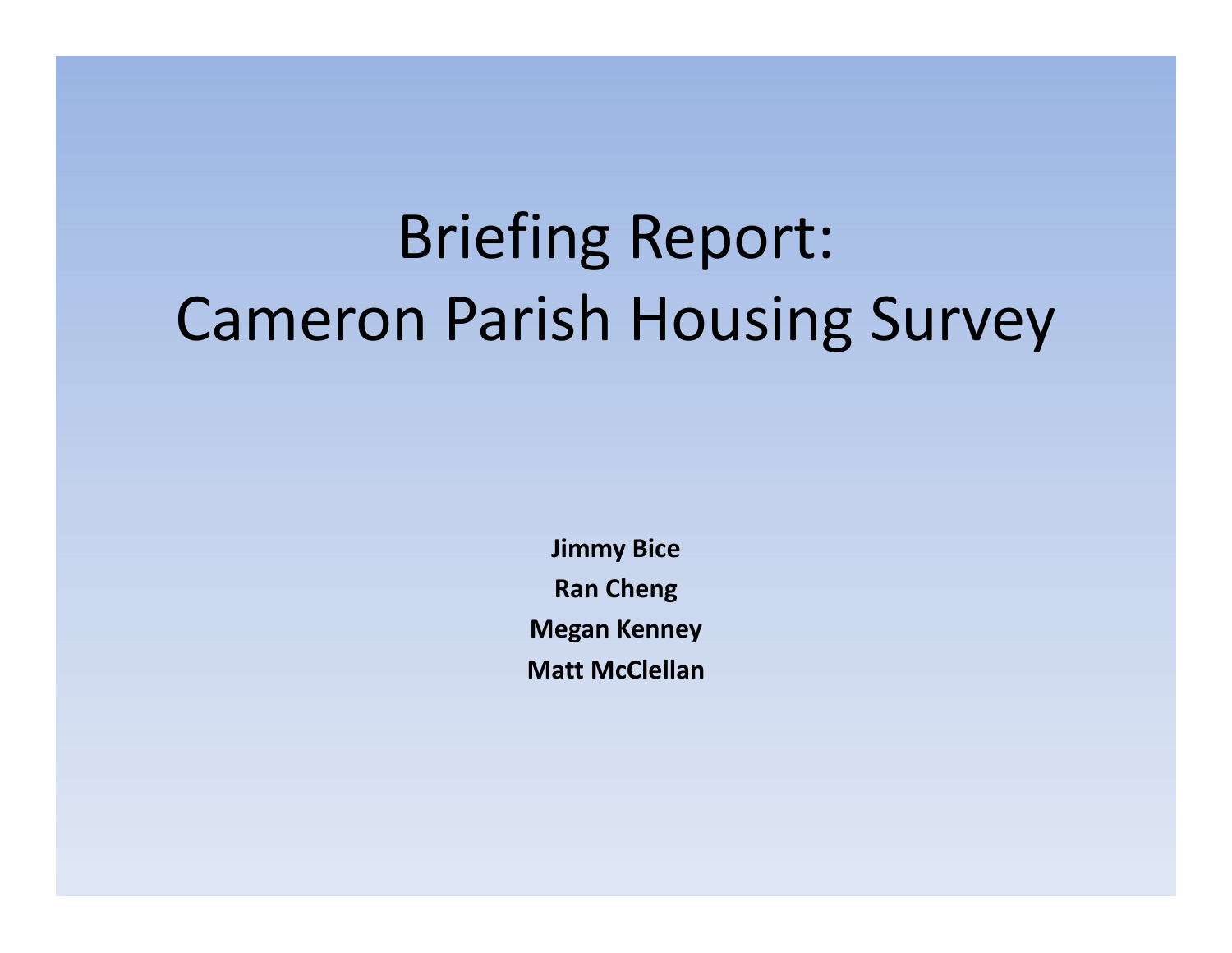## Agenda

- Explain the capabilities of Stata
- Present the findings of the housing survey data
- Follow up on GIS report
- Discuss the upcoming business survey
- Address any questions, comments or concerns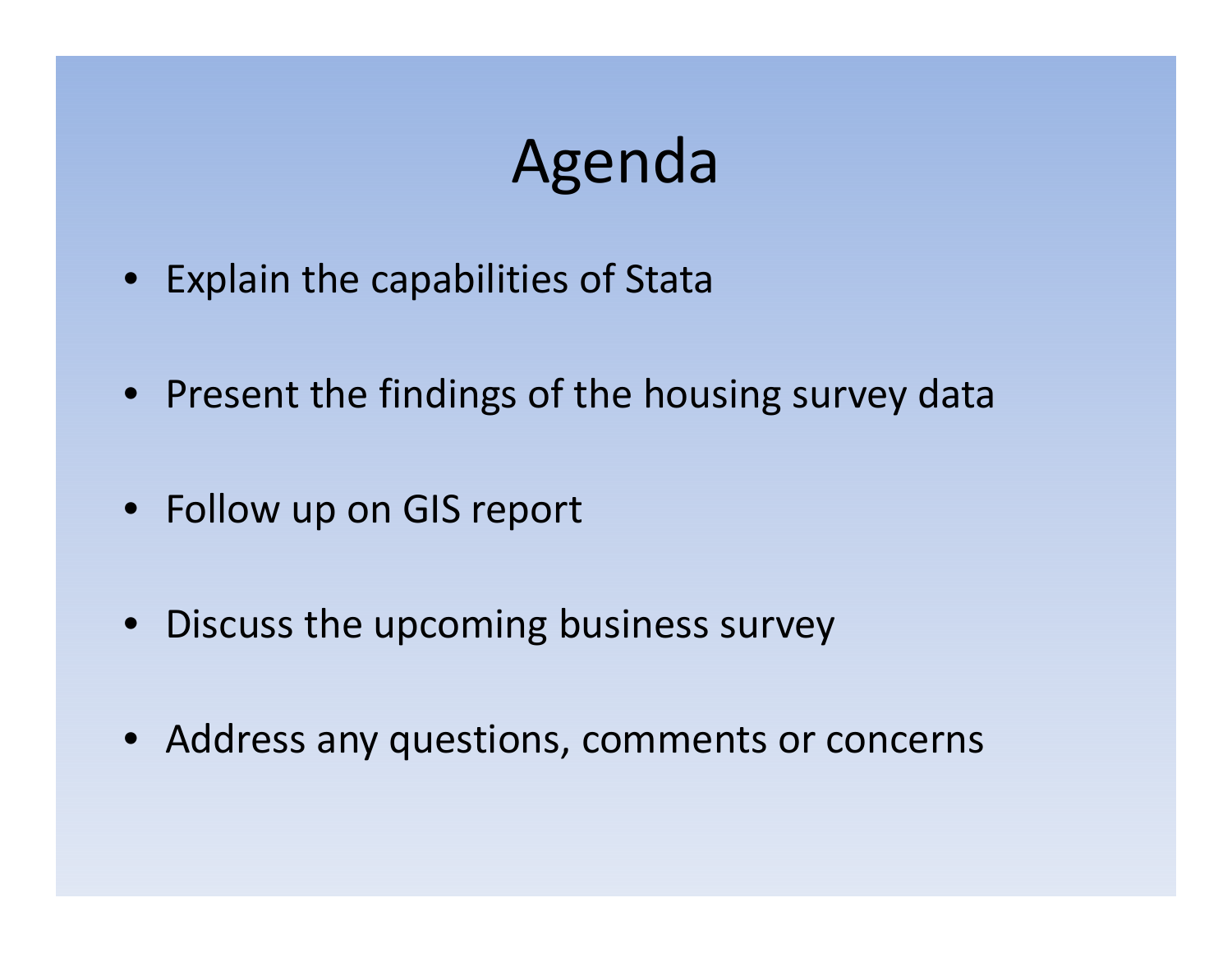## Stata Software

- •• Stata is an integrated statistical package that provides the capabilities for data analysis, data management and graphics
- •• Stata provides a database that can sort information in any desired format
- •• Stata can control of all types of data: it can combine and reshape datasets, manage variables, collect statistics across groups, basic tabulations and summary statistics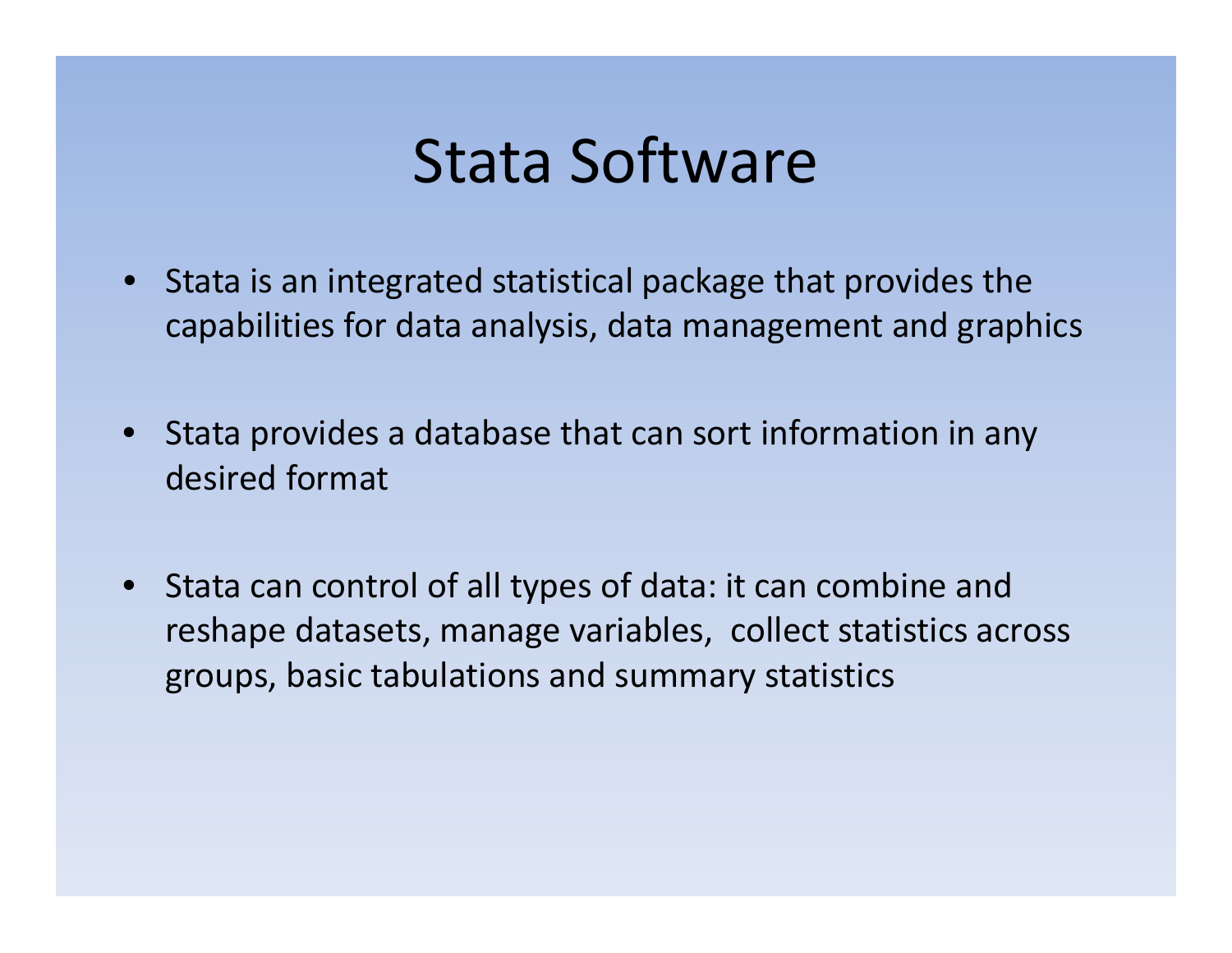## Rationale

- 70.6% of survey respondents reside in Cameron, Hackberry, and Lake Charles
- Data is sorted by Cameron, Hackberry, Lake Charles, and an Other Cities category

• Incomplete survey responses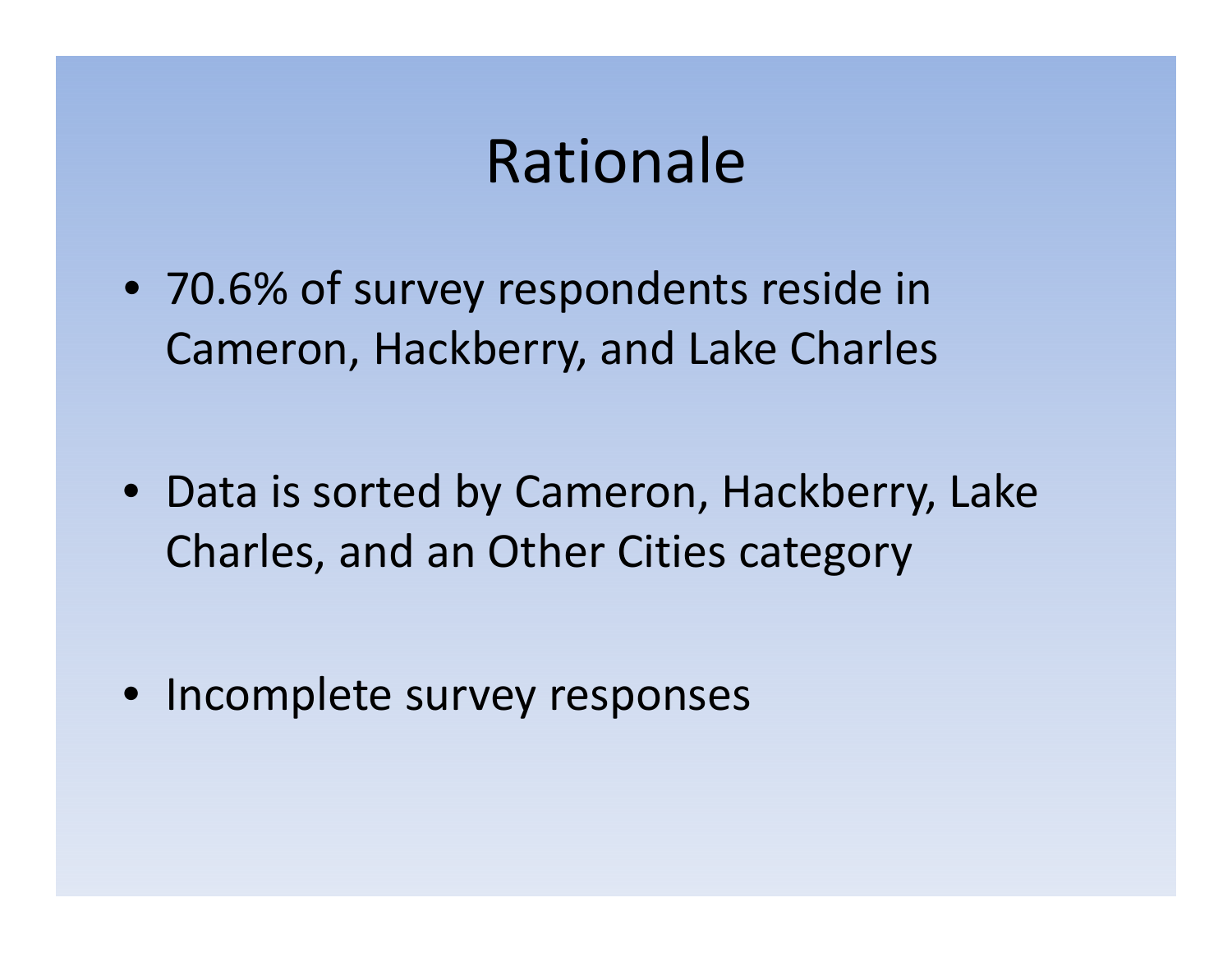|                      |                 |         |                 |         | <b>Table 1: Annual Gross Income Per Household</b> |         |                     |         |           |         |
|----------------------|-----------------|---------|-----------------|---------|---------------------------------------------------|---------|---------------------|---------|-----------|---------|
|                      | Cameron         |         | Hackberry       |         | <b>Lake Charles</b>                               |         | <b>Other Cities</b> |         | Total     |         |
| <b>Income Ranges</b> | Frequency       | Percent | Frequency       | Percent | Frequency                                         | Percent | Frequency           | Percent | Frequency | Percent |
| Less than \$30,000   | 88              | 49.7    | 61              | 43.9    | 57                                                | 47.1    | 71                  | 37.4    | 277       | 44.2    |
| \$31,000--\$45,000   | 33              | 18.6    | 28              | 20.1    | 12                                                | 9.9     | 44                  | 23.2    | 117       | 18.7    |
| \$46,000--\$50,000   | 12              | 6.8     | 11              | 7.9     | $\overline{7}$                                    | 5.8     | 13                  | 6.8     | 43        | 6.9     |
| \$51,000--\$55,000   | $\overline{4}$  | 2.3     | $\overline{4}$  | 2.9     | $\overline{7}$                                    | 5.8     | $8\,$               | 4.2     | 23        | 3.7     |
| \$56,000--\$60,000   | $5\overline{)}$ | 2.8     | $5\overline{)}$ | 3.6     | 9                                                 | 7.4     | 13                  | 6.8     | 32        | 5.1     |
| \$61,000--\$65,000   | 5 <sup>5</sup>  | 2.8     | 6               | 4.3     | $\overline{3}$                                    | 2.5     | 9                   | 4.7     | $23\,$    | 3.7     |
| \$66,000 -- \$70,000 | $\overline{7}$  | 4.0     | $\mathfrak{S}$  | 3.6     | $8\,$                                             | 6.6     | $\mathfrak{Z}$      | 1.6     | $23\,$    | $3.7\,$ |
| \$71,000 and above   | 23              | 13.0    | 19              | 13.7    | 18                                                | 14.9    | 29                  | 15.3    | 89        | 14.2    |
| Total                | 177             | 100     | 139             | 100     | 121                                               | 100     | 190                 | 100     | 627       | 100     |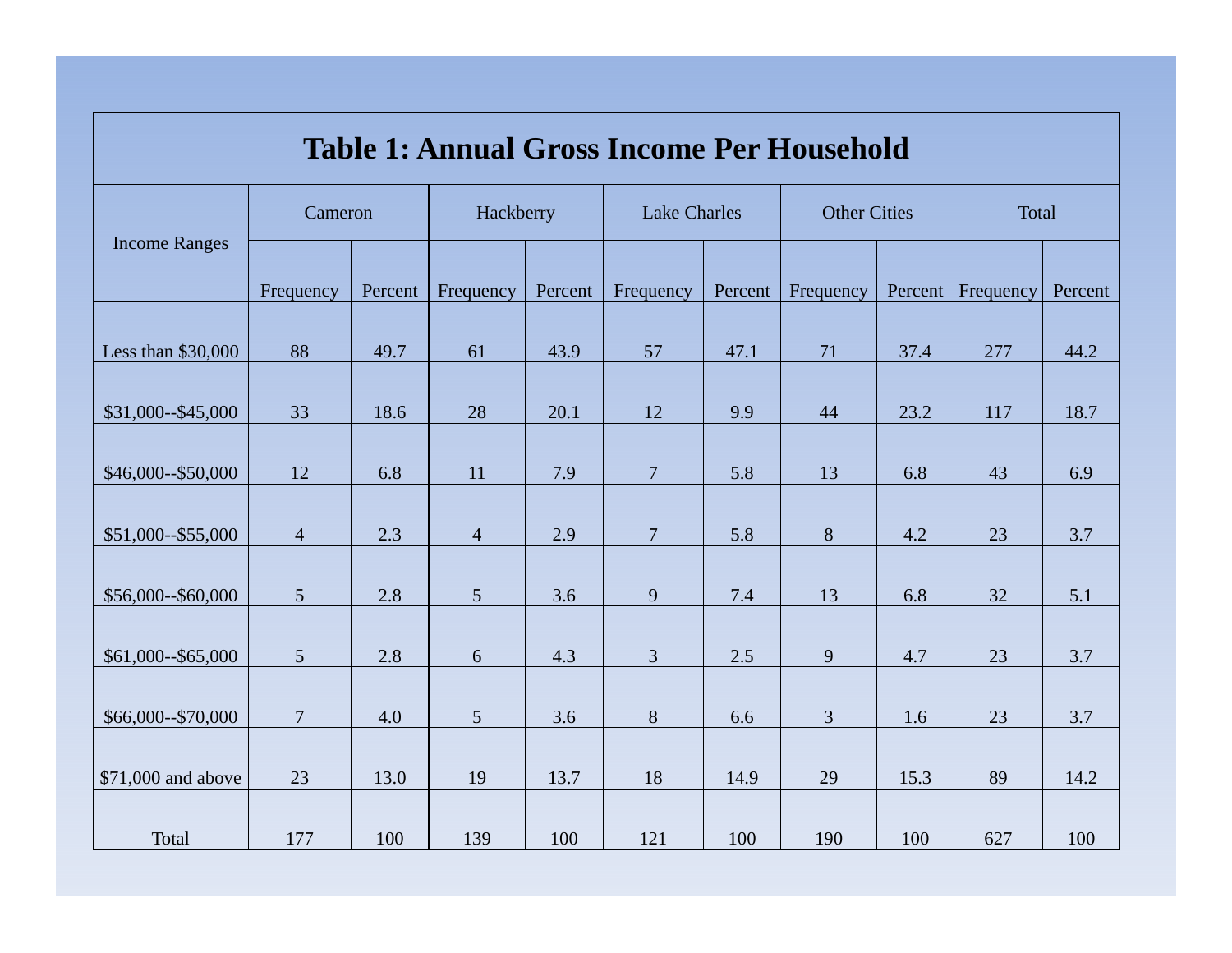#### **Percentage of Total Respondents' Annual Gross Income**

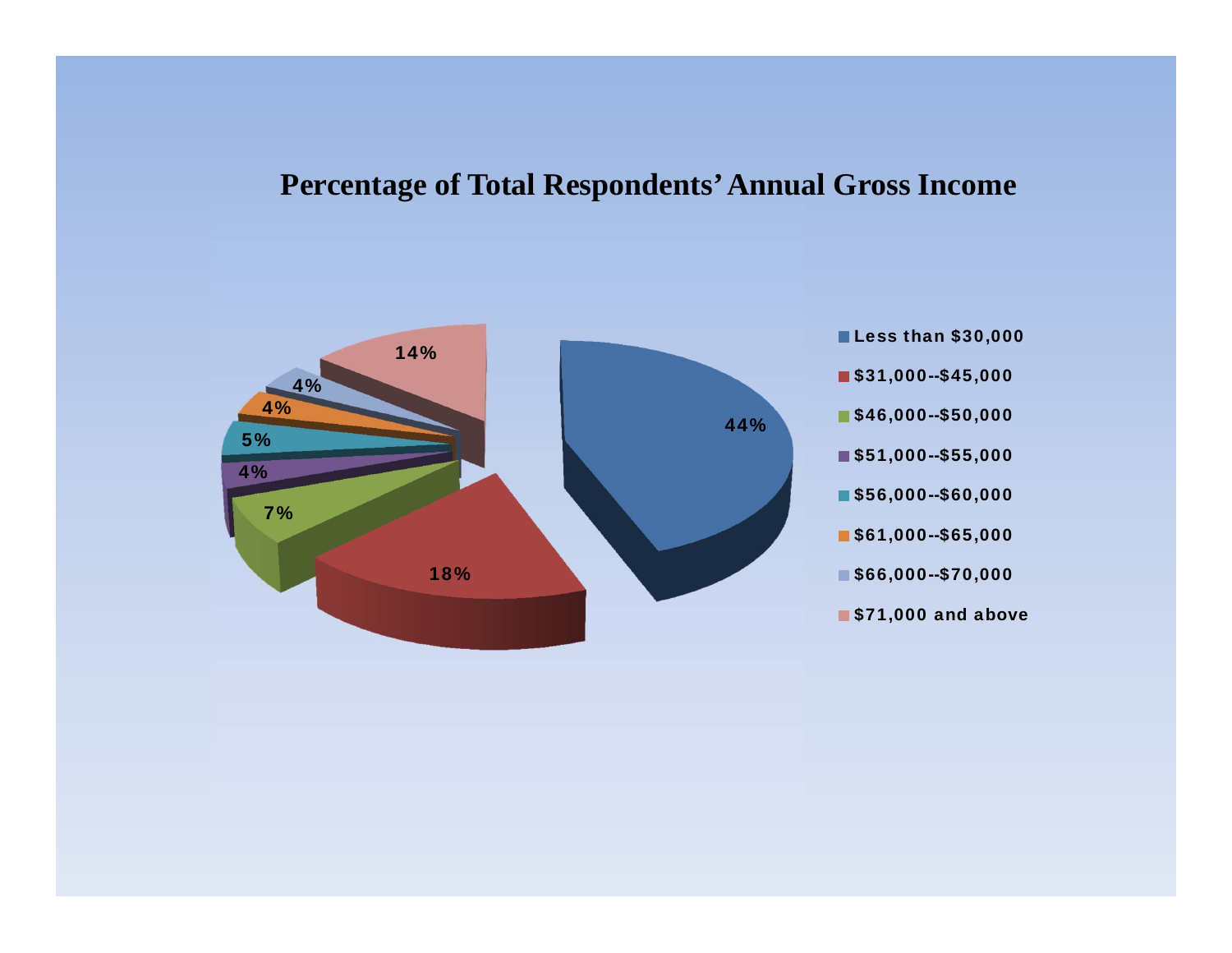### **Table 2: Current Residence Type**

|                        | Cameron   |         | Hackberry |         | <b>Lake Charles</b> |      | <b>Other Cities</b>       |      | Total             |      |
|------------------------|-----------|---------|-----------|---------|---------------------|------|---------------------------|------|-------------------|------|
| Residence Type         | Frequency | Percent | Frequency | Percent | Frequency           |      | Percent Frequency Percent |      | Frequency Percent |      |
| House                  | 58        | 35.2    | 84        | 60.4    | 56                  | 50.9 | 97                        | 53.6 | 295               | 49.6 |
| Singlewide Trailer     | 36        | 21.8    | 36        | 25.9    | 37                  | 33.6 | 51                        | 28.2 | 160               | 26.9 |
| Travel/FEMA<br>Trailer | 71        | 43      | 19        | 13.7    | 17                  | 15.5 | 33                        | 18.2 | 140               | 23.5 |
| Total                  | 165       | 100     | 139       | 100     | 110                 | 100  | 181                       | 100  | 595               | 100  |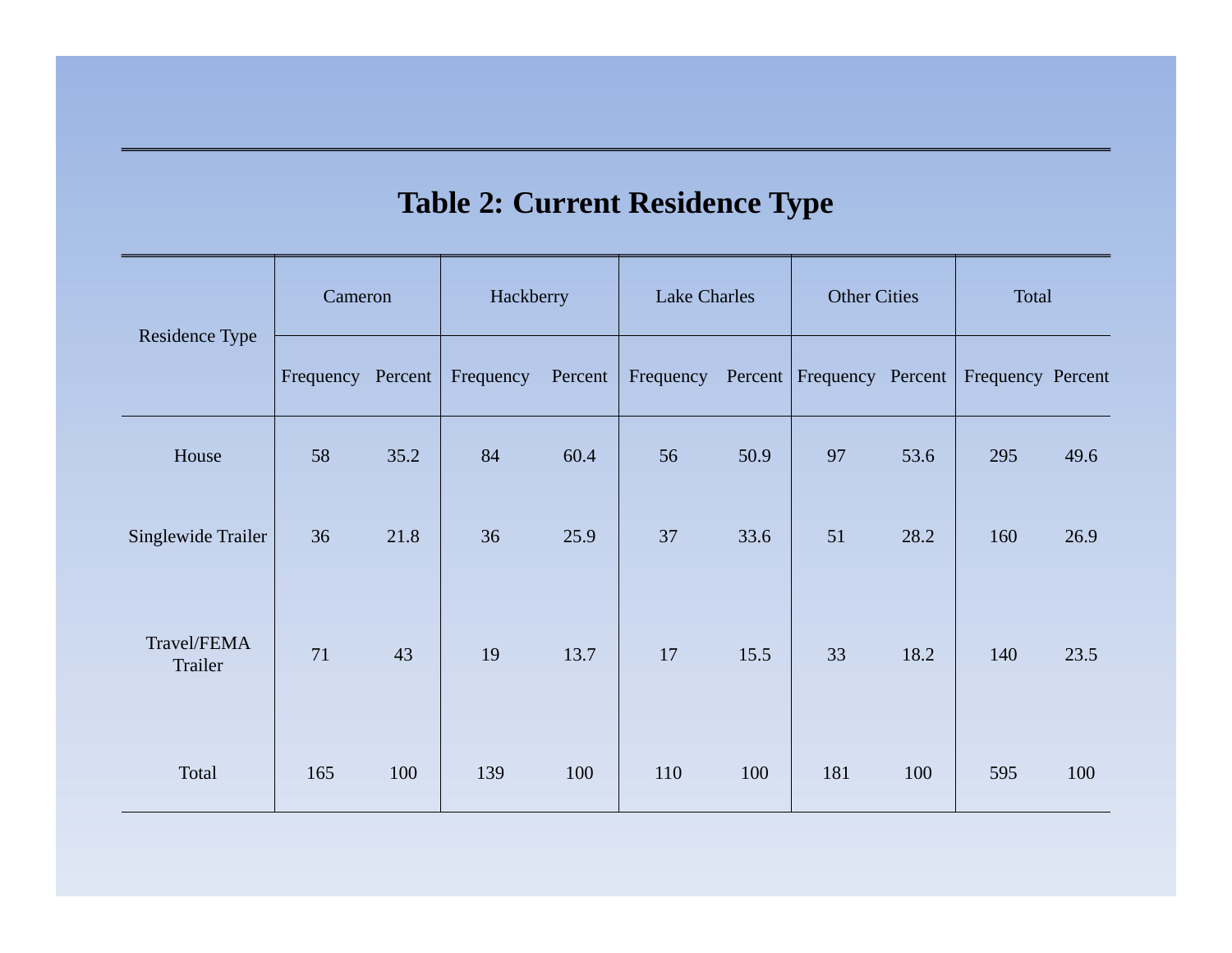### **Table 3: Housing Ownership for Current Residents**

|                   | Cameron   |         | Hackberry |      | Lake Charles                |         | <b>Other Cities</b> |         | Total     |         |
|-------------------|-----------|---------|-----------|------|-----------------------------|---------|---------------------|---------|-----------|---------|
| Housing Ownership | Frequency | Percent |           |      | Frequency Percent Frequency | Percent | Frequency           | Percent | Frequency | Percent |
| Owned             | 143       | 92.9    | 123       | 92.5 | 81                          | 79.4    | 131                 | 78.0    | 478       | 85.8    |
| Rented            | 11        | 7.1     | 10        | 7.5  | 21                          | 20.6    | 37                  | 22.0    | 79        | 14.2    |
| Total             | 154       | 100     | 133       | 100  | 102                         | 100     | 168                 | 100     | 557       | 100     |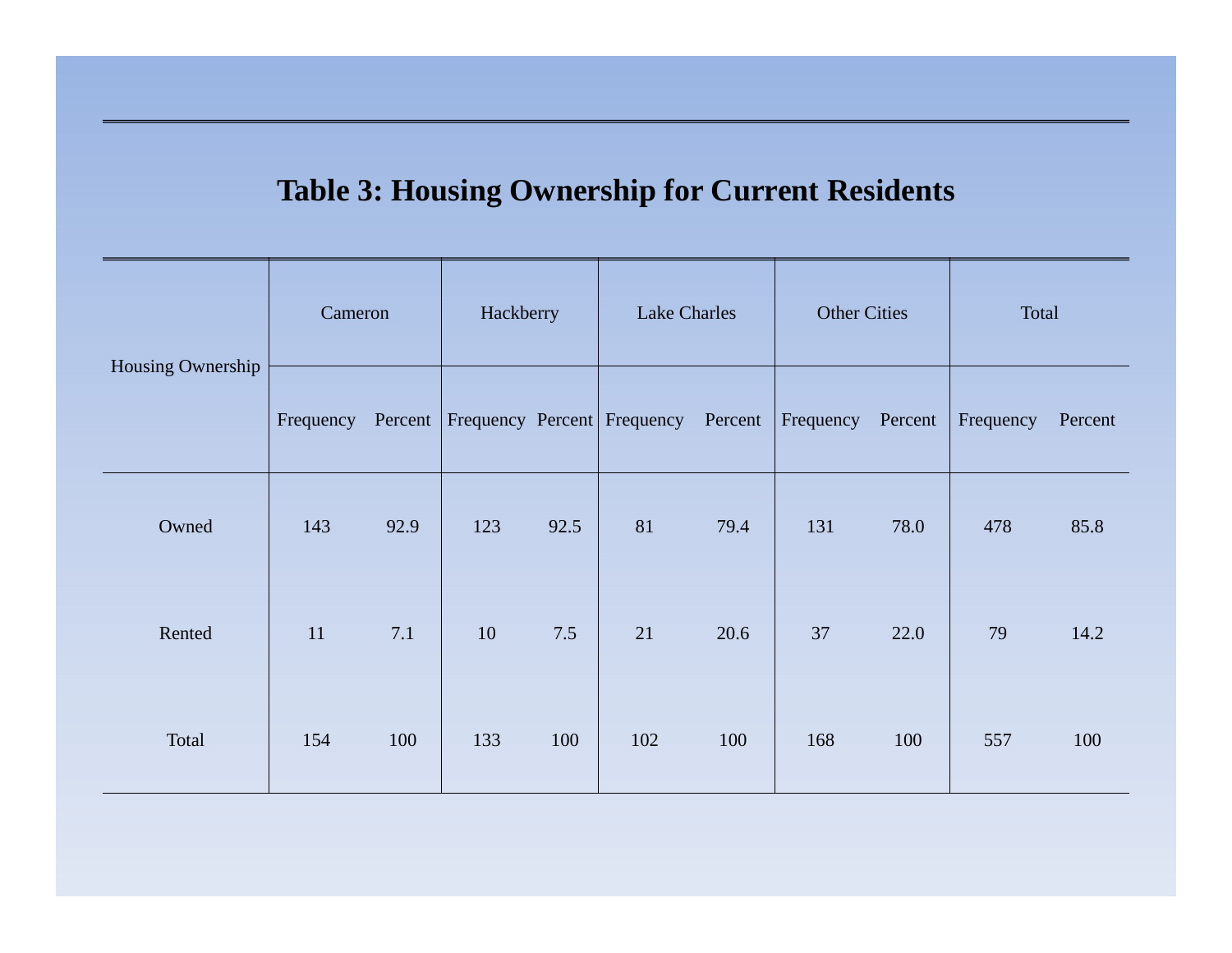#### **Table 4: Marital Status**

|                       | Cameron |      | Hackberry |      | <b>Lake Charles</b>                                                                       |      | <b>Other Cities</b> |      | Total |      |
|-----------------------|---------|------|-----------|------|-------------------------------------------------------------------------------------------|------|---------------------|------|-------|------|
| <b>Marital Status</b> |         |      |           |      | Frequency Percent Frequency Percent Frequency Percent Frequency Percent Frequency Percent |      |                     |      |       |      |
| Single                | 109     | 59.2 | 78        | 54.9 | 59                                                                                        | 50.9 | 112                 | 57.1 | 358   | 56.1 |
| Married               | 52      | 28.3 | 50        | 35.2 | 37                                                                                        | 31.9 | 62                  | 31.6 | 201   | 31.5 |
| Head of Household     | 23      | 12.5 | 14        | 9.9  | 20                                                                                        | 17.2 | 22                  | 11.2 | 79    | 12.4 |
| Total                 | 184     | 100  | 142       | 100  | 116                                                                                       | 100  | 196                 | 100  | 638   | 100  |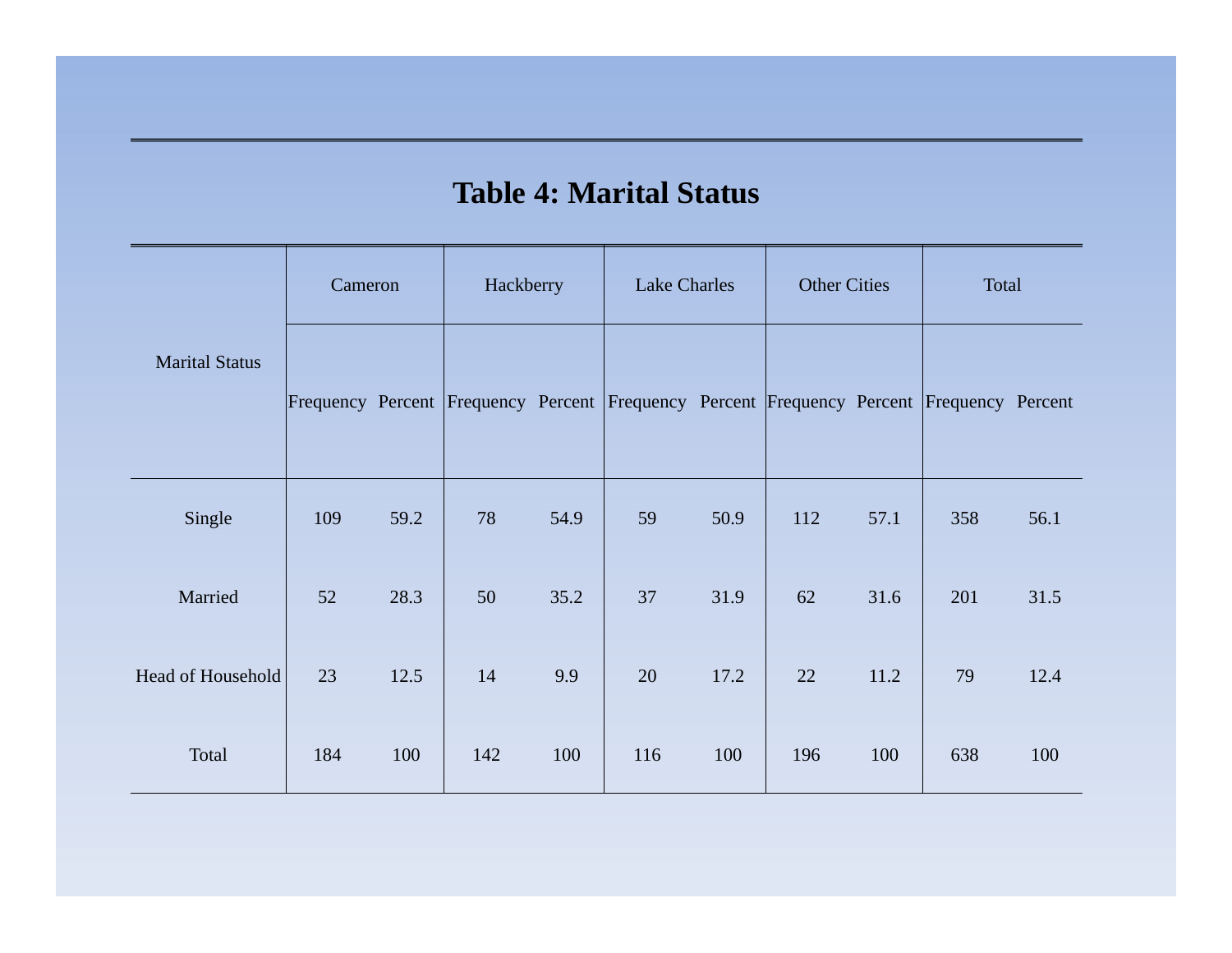### **Table 5: Age and Number in Household**

|        |     | Cameron                |     | Hackberry              |     | Lake Charles           |     | <b>Other Cities</b>    |
|--------|-----|------------------------|-----|------------------------|-----|------------------------|-----|------------------------|
|        | Age | Number in<br>Household | Age | Number in<br>Household | Age | Number in<br>Household | Age | Number in<br>Household |
| Mean   | 47  | 2.8                    | 49  | 2.6                    | 53  | 2.5                    | 47  | 2.6                    |
| Median | 47  | 2                      | 49  | $\overline{2}$         | 53  | $\overline{2}$         | 47  | $\overline{2}$         |
| Count  | 123 | 125                    | 189 | 185                    | 147 | 143                    | 194 | 193                    |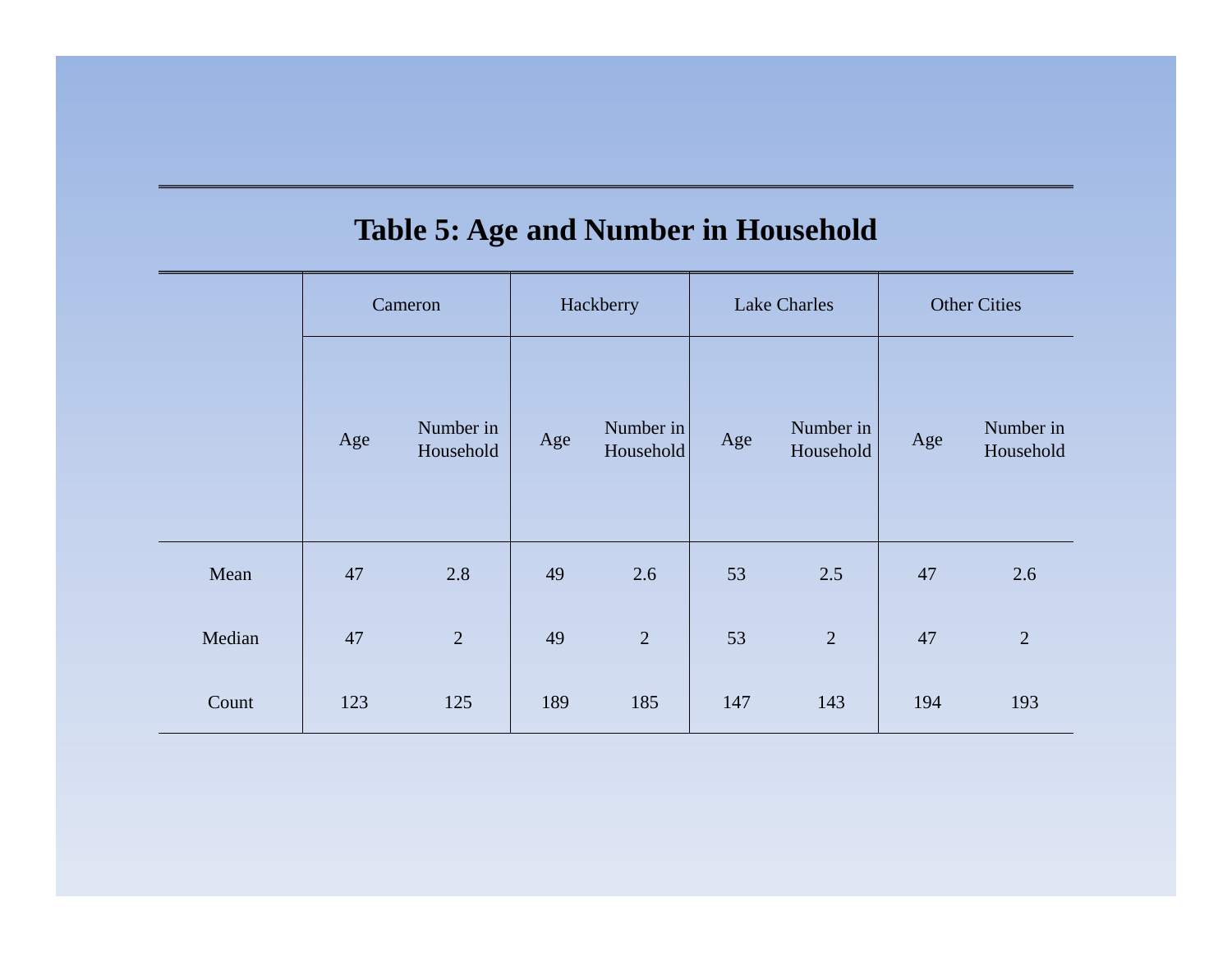#### **Table 6: Ethnicity**

|                         | Cameron        |         | Hackberry        |                  | <b>Lake Charles</b> |                  | <b>Other Cities</b> |              |
|-------------------------|----------------|---------|------------------|------------------|---------------------|------------------|---------------------|--------------|
| Ethnic Group            | Frequency      | Percent | Frequency        | Percent          | Frequency           | Percent          | Frequency           | Percent      |
| Caucasian               | 160            | 86.0    | 144              | 98.0             | 95                  | 80.5             | 165                 | 88.7         |
| <b>African American</b> | 17             | 9.1     | $\overline{0}$   | $\boldsymbol{0}$ | 20                  | 17.0             | 16                  | 8.6          |
| Hispanic                | $\mathbf{1}$   | 0.5     | $\boldsymbol{0}$ | $\boldsymbol{0}$ | $\overline{2}$      | 1.7              | $\mathbf{1}$        | 0.5          |
| Native American         | 5              | 2.7     | $\overline{2}$   | 1.4              | $\mathbf{1}$        | 0.9              | $\overline{3}$      | 1.6          |
| Asian                   | $\overline{2}$ | 1.1     | $\boldsymbol{0}$ | $\boldsymbol{0}$ | $\boldsymbol{0}$    | $\boldsymbol{0}$ | $\boldsymbol{0}$    | $\mathbf{0}$ |
| Other                   | $\mathbf{1}$   | 0.5     | $\mathbf{1}$     | 0.7              | $\boldsymbol{0}$    | $\overline{0}$   | $\mathbf{1}$        | 0.5          |
| Total                   | 186            | 100     | 147              | 100              | 118                 | 100              | 186                 | 100          |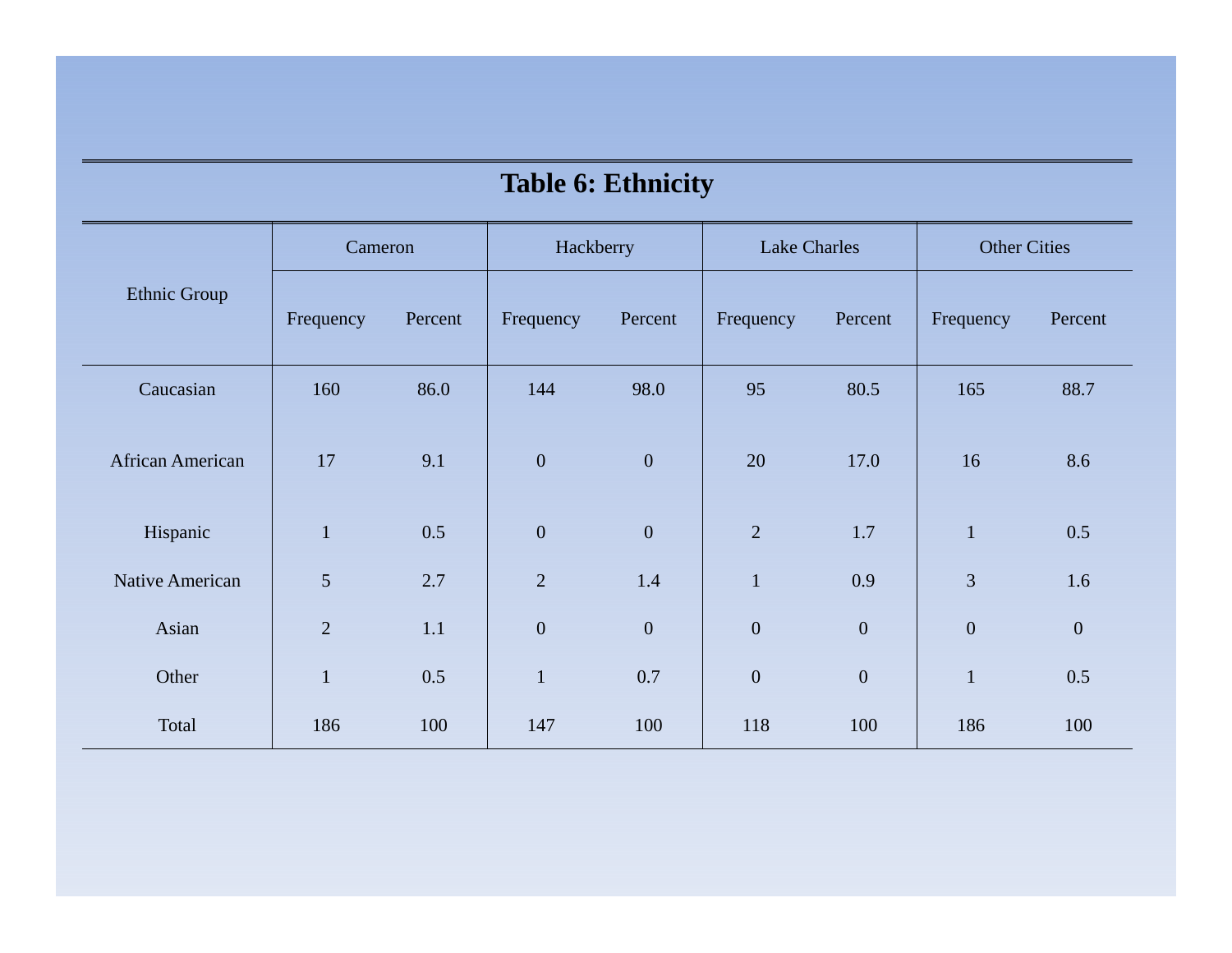|  | <b>Table 7: Hurricane Property Damage</b> |  |  |
|--|-------------------------------------------|--|--|
|--|-------------------------------------------|--|--|

| Hurricane   |                | Cameron |                | Hackberry |           | <b>Lake Charles</b> |           | <b>Other Cities</b> |           | Total   |  |
|-------------|----------------|---------|----------------|-----------|-----------|---------------------|-----------|---------------------|-----------|---------|--|
|             | Frequency      | Percent | Frequency      | Percent   | Frequency | Percent             | Frequency | Percent             | Frequency | Percent |  |
| Neither     | $\overline{7}$ | 3.7     | $\overline{2}$ | 1.3       | 14        | 11.3                | 19        | 10.0                | 42        | 6.4     |  |
| Rita        | 15             | 8.0     | 5              | 3.4       | 32        | 25.8                | 26        | 13.6                | 78        | 12.0    |  |
| Ike         | 15             | 8.0     | 22             | 14.8      | 11        | 8.9                 | 25        | 13.1                | 73        | 11.2    |  |
| <b>Both</b> | 151            | 80.3    | 120            | 80.5      | 67        | 54.0                | 121       | 63.4                | 459       | 70.4    |  |
| Total       | 188            | 100     | 149            | 100       | 124       | 100                 | 191       | 100                 | 652       | 100     |  |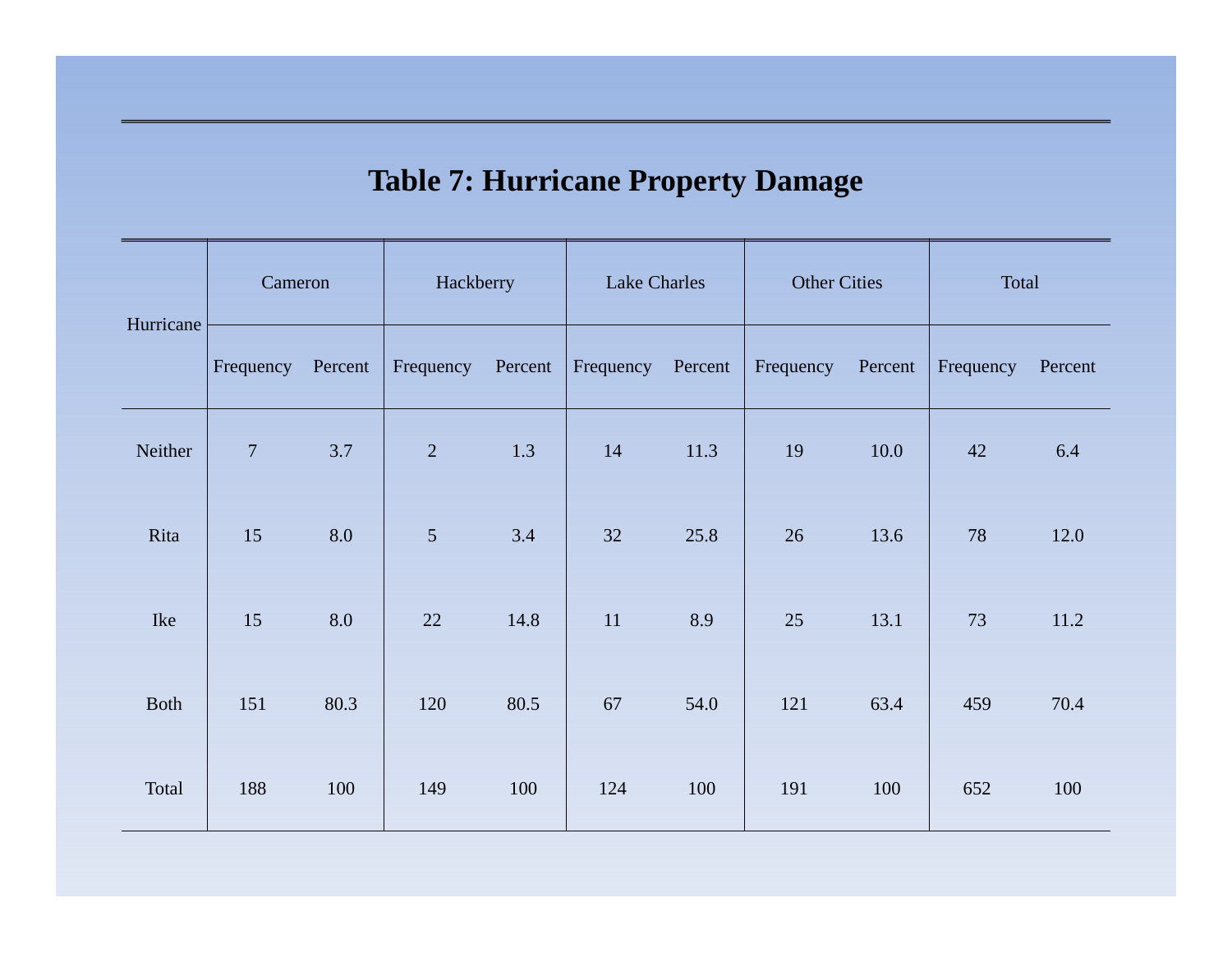#### **Percentage of Total Respondents' Hurricane Property Damage**

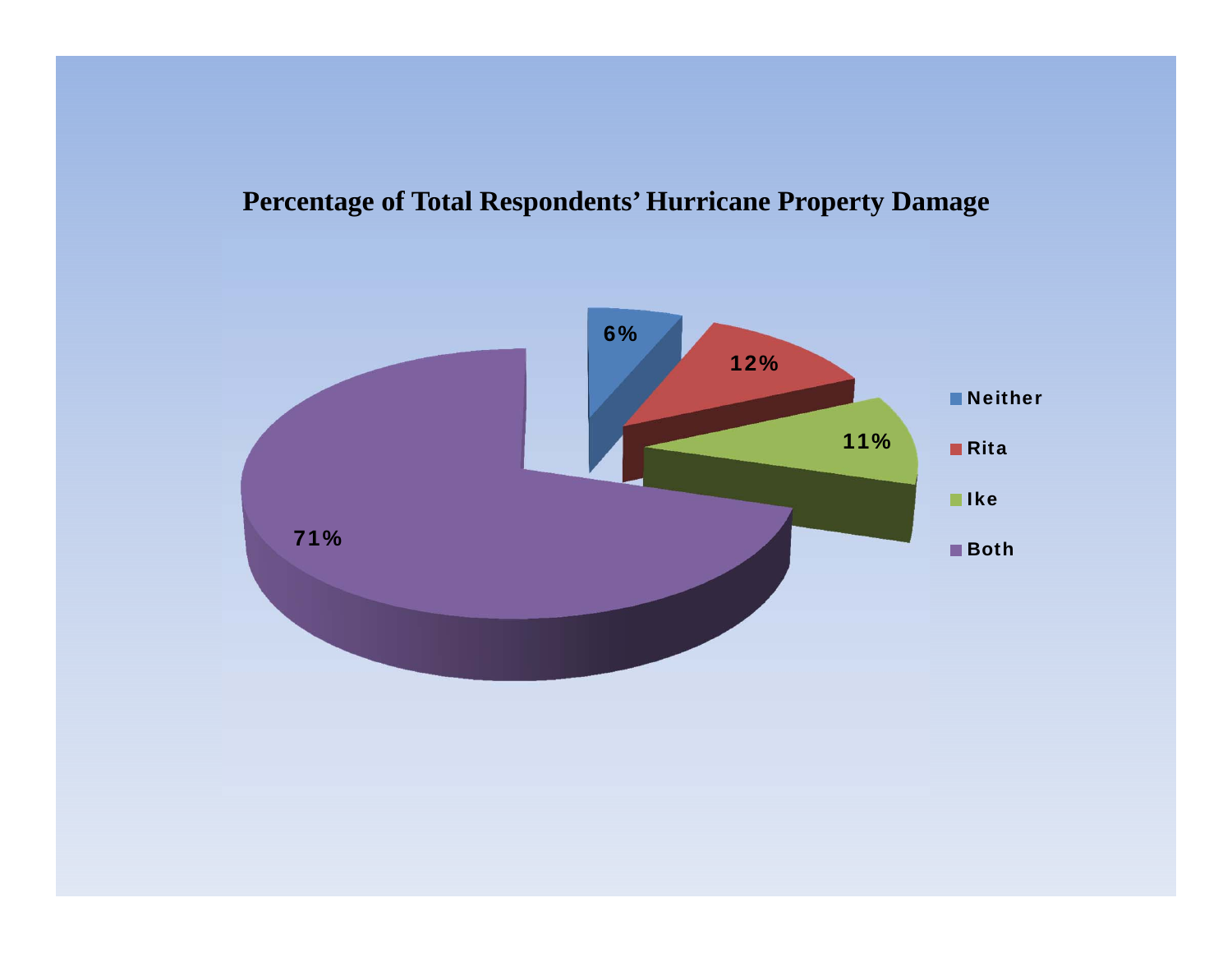#### **Table 8: Insurance and Federal Assistance**

| Insurance or          |           | Cameron |           | Hackberry |           | <b>Lake Charles</b> |           | <b>Other Cities</b> |           | Total   |  |
|-----------------------|-----------|---------|-----------|-----------|-----------|---------------------|-----------|---------------------|-----------|---------|--|
| Federal<br>Assistance | Frequency | Percent | Frequency | Percent   | Frequency | Percent             | Frequency | Percent             | Frequency | Percent |  |
| Neither               | 19        | 10.3    | 15        | 10.1      | 29        | 23.8                | 34        | 18.1                | 97        | 15.1    |  |
| Rita                  | 41        | 22.3    | 19        | 12.8      | 39        | 32.0                | 57        | 30.3                | 156       | 24.3    |  |
| Ike                   | 20        | 10.9    | 31        | 20.8      | 10        | 8.2                 | 24        | 12.8                | 85        | 13.2    |  |
| <b>Both</b>           | 104       | 56.5    | 84        | 56.4      | 44        | 36.1                | 73        | 38.8                | 305       | 47.4    |  |
| Total                 | 184       | 100     | 149       | 100       | 122       | 100                 | 188       | 100                 | 643       | 100     |  |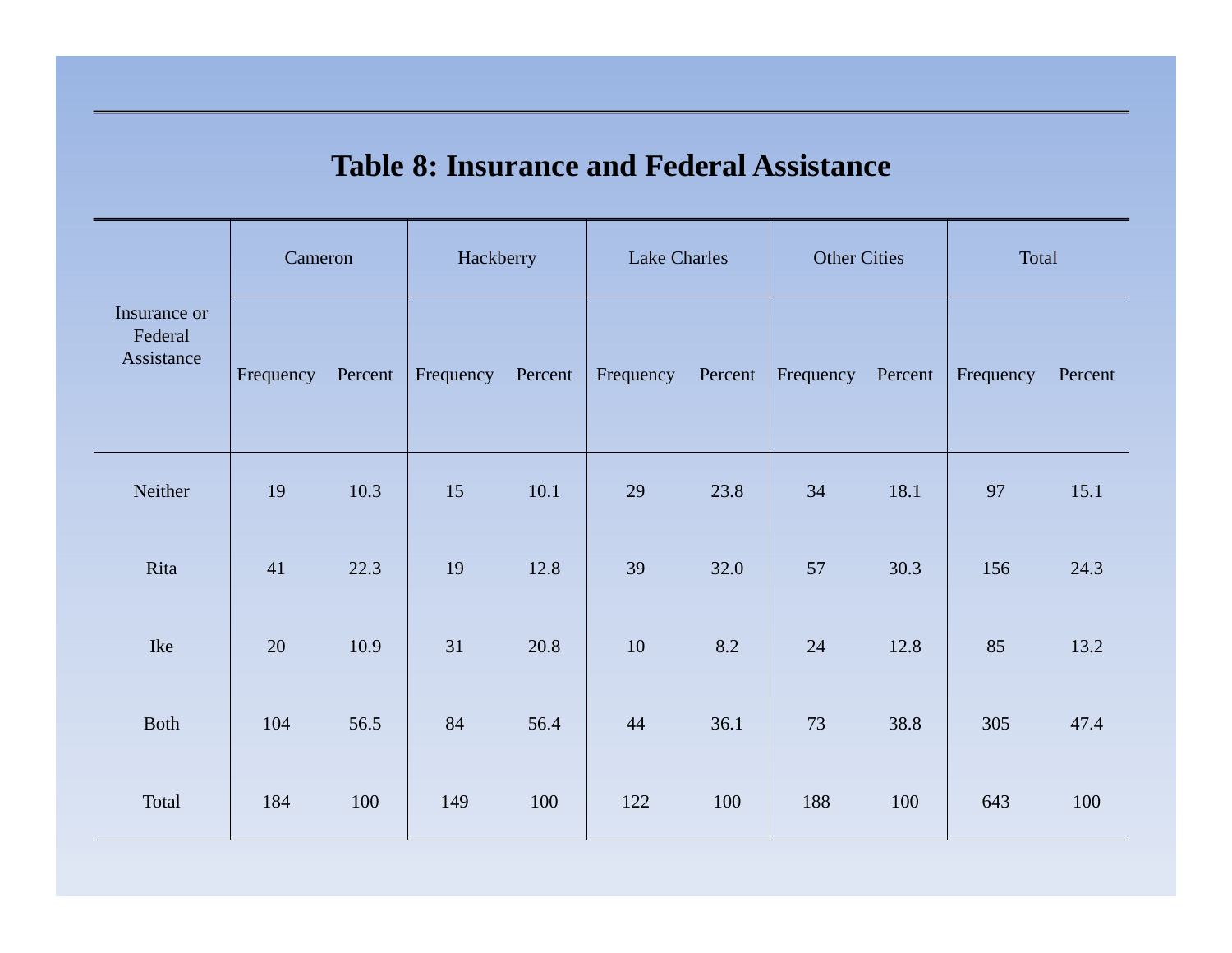#### **Percentage of Total Respondents' Insurance and Federal Assistance**

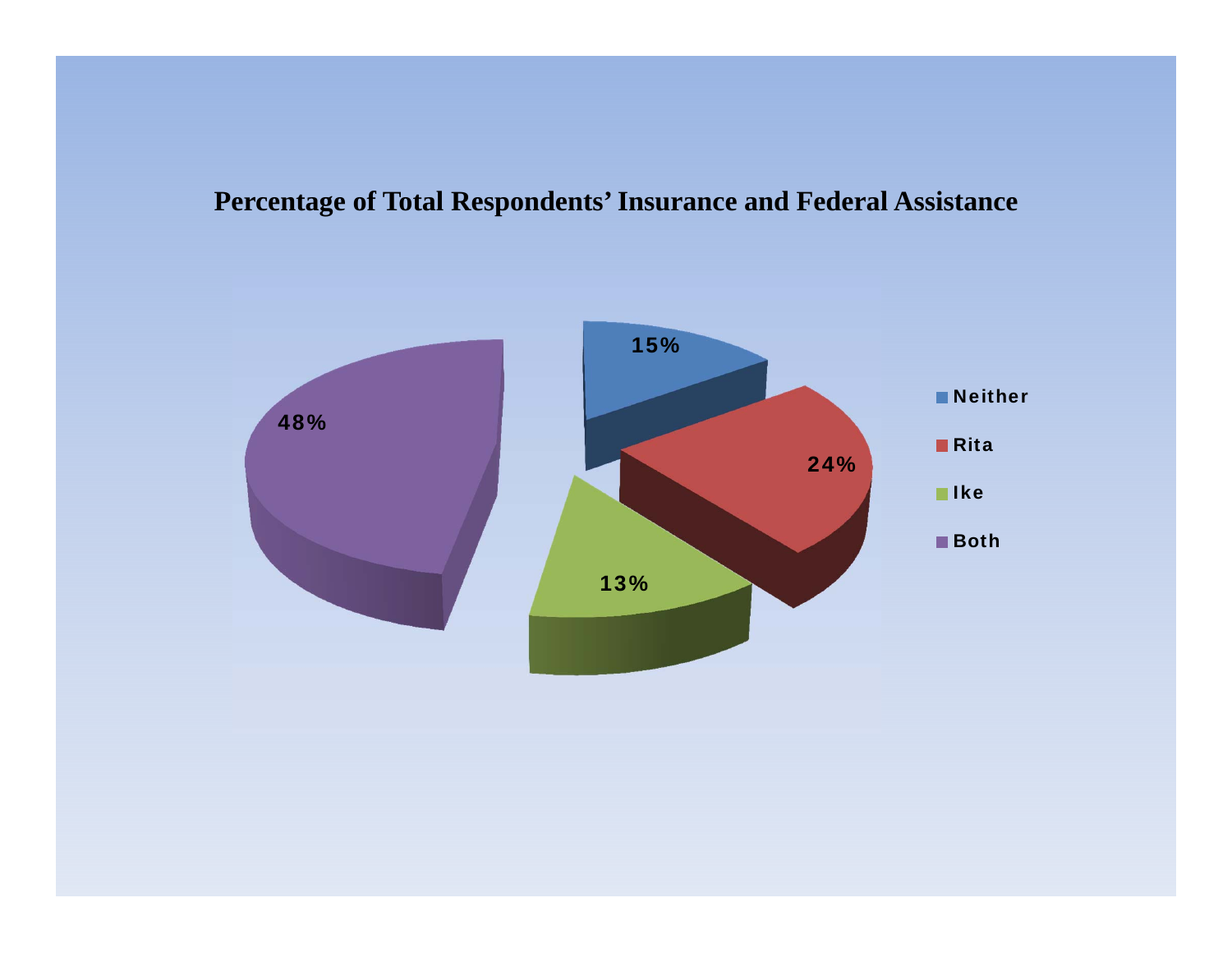#### **Table 9: Road Home Assistance**

| Receive        | Cameron |      | Hackberry                   |         | <b>Lake Charles</b> |      | <b>Other Cities</b> |         | Total     |         |
|----------------|---------|------|-----------------------------|---------|---------------------|------|---------------------|---------|-----------|---------|
| <b>RHA</b>     |         |      | Frequency Percent Frequency | Percent | Frequency Percent   |      | Frequency           | Percent | Frequency | Percent |
| N <sub>o</sub> | 75      | 40.3 | 72                          | 49.0    | 70                  | 56.9 | 101                 | 52.9    | 318       | 49.1    |
| Yes            | 111     | 59.7 | 75                          | 51.0    | 53                  | 43.1 | 90                  | 47.1    | 329       | 50.9    |
| Total          | 186     | 100  | 147                         | 100     | 123                 | 100  | 191                 | 100     | 647       | 100     |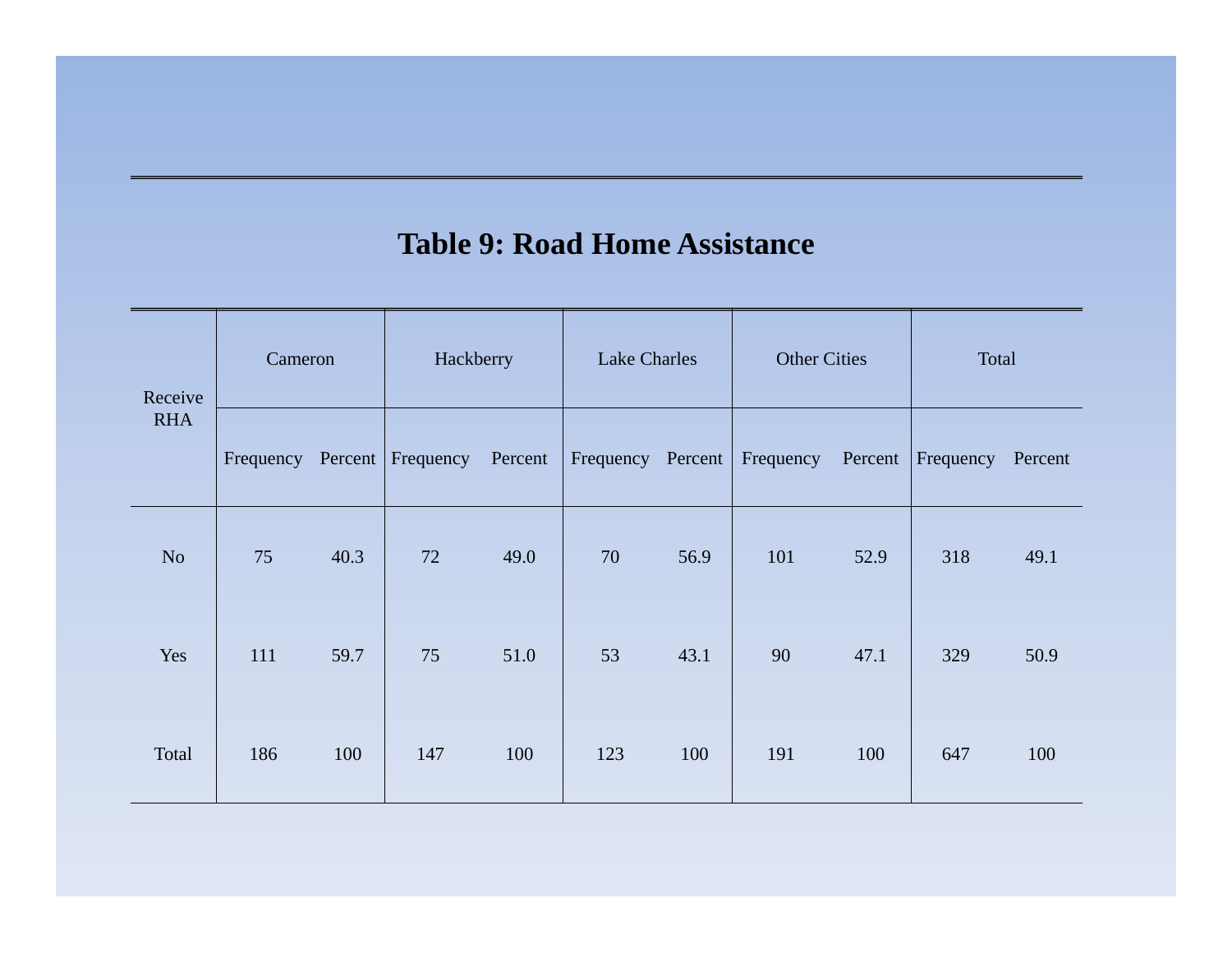|                               |                  |                |                  | <b>Table 10: Property Sale</b> |                |         |                     |         |
|-------------------------------|------------------|----------------|------------------|--------------------------------|----------------|---------|---------------------|---------|
|                               | Cameron          |                | Hackberry        |                                | Lake Charles   |         | <b>Other Cities</b> |         |
| Sell Property to<br>Road Home | Frequency        | Percent        | Frequency        | Percent                        | Frequency      | Percent | Frequency           | Percent |
| $\rm No$                      | 172              | 100            | 137              | 100                            | 117            | 98.3    | 179                 | 99.4    |
| Yes                           | $\boldsymbol{0}$ | $\overline{0}$ | $\boldsymbol{0}$ | $\boldsymbol{0}$               | $\overline{2}$ | $1.7\,$ | $\mathbf 1$         | 0.6     |
| Total                         | 172              | 100            | 137              | 100                            | 119            | 100     | 180                 | 100     |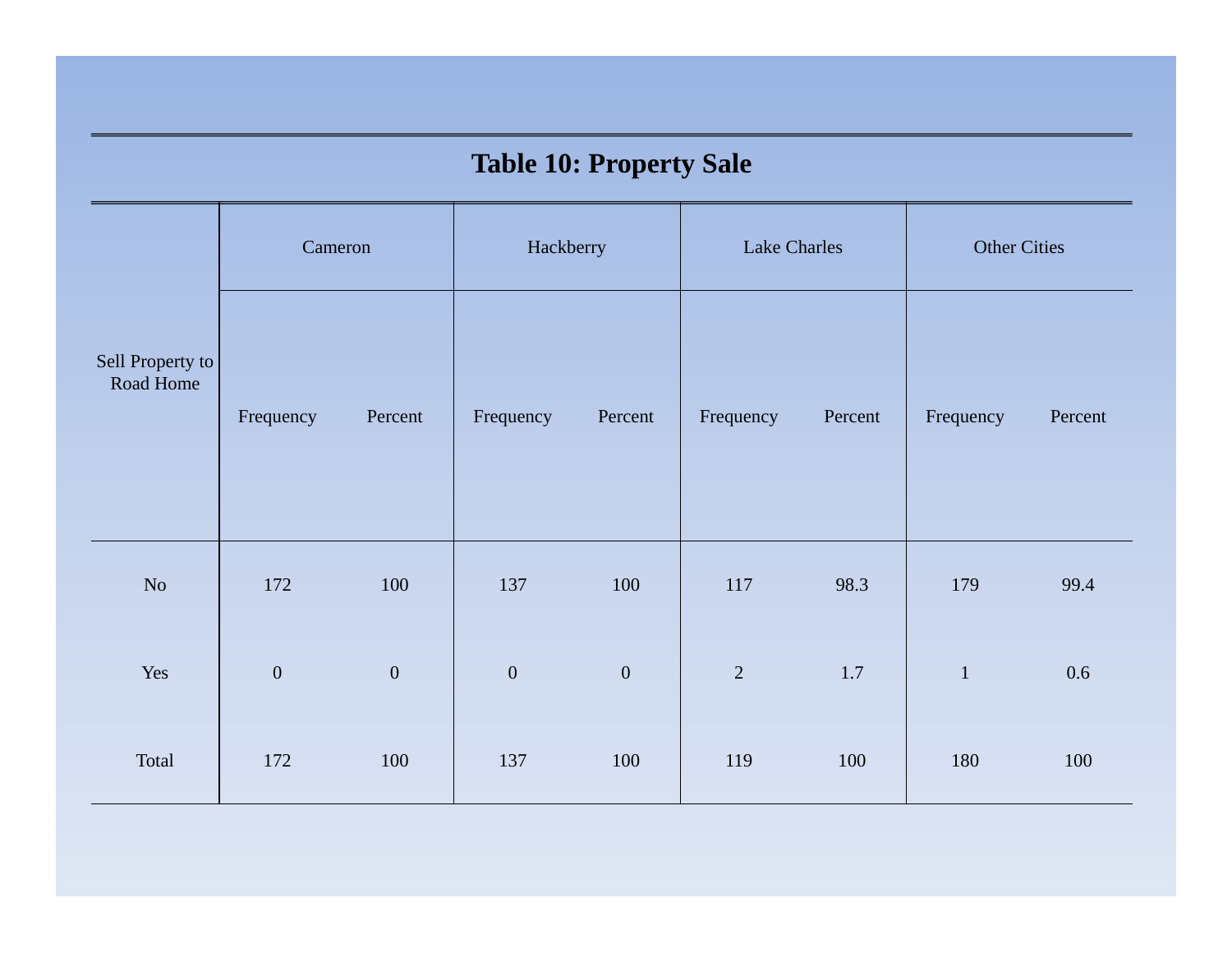### **Table 11: Desired Assistance Type**

| Assistance                  | Cameron                     |      | Hackberry      |         | <b>Lake Charles</b> |      | <b>Other Cities</b> |      | Total     |         |
|-----------------------------|-----------------------------|------|----------------|---------|---------------------|------|---------------------|------|-----------|---------|
| <b>Type</b>                 | Frequency Percent Frequency |      |                | Percent | Frequency Percent   |      | Frequency Percent   |      | Frequency | Percent |
| Homeowner<br>Rehabilitation | 108                         | 50.9 | 88             | 48.6    | 51                  | 43.2 | 85                  | 38.5 | 332       | 45.4    |
| First-time<br>Homebuyer     | 37                          | 17.5 | 25             | 13.8    | 40                  | 33.9 | 69                  | 31.2 | 171       | 23.4    |
| Compensation                | 66                          | 31.1 | 66             | 36.5    | 24                  | 20.3 | 64                  | 29   | 220       | 30.1    |
| Rental                      | $\mathbf{1}$                | 0.5  | $\overline{2}$ | 1.1     | 3                   | 2.5  | $\overline{3}$      | 1.4  | 9         | 1.2     |
| Total                       | 212                         | 100  | 181            | 100     | 118                 | 100  | 221                 | 100  | 732       | 100     |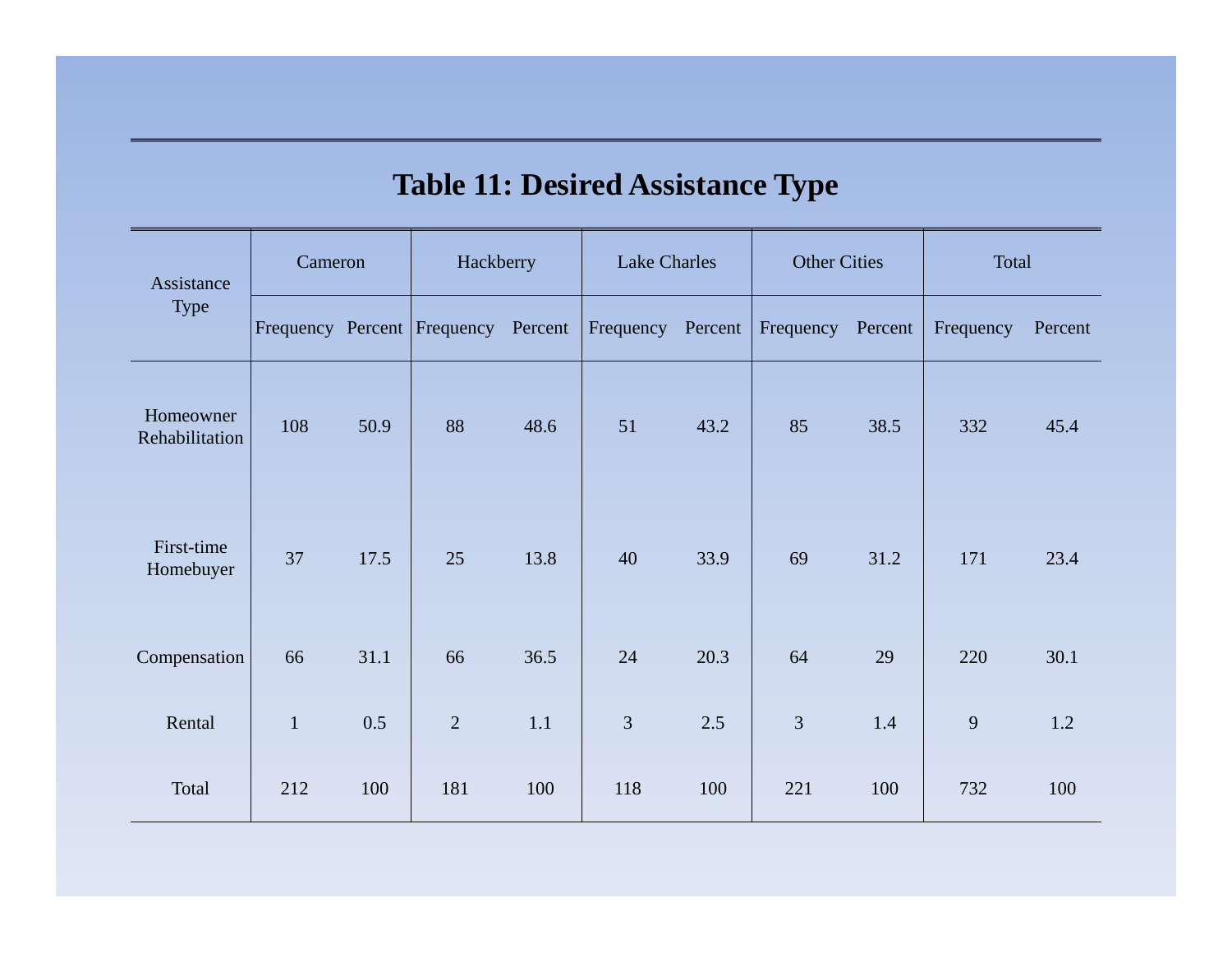#### **Percentage of Total Respondents' Desired Assistance Type**

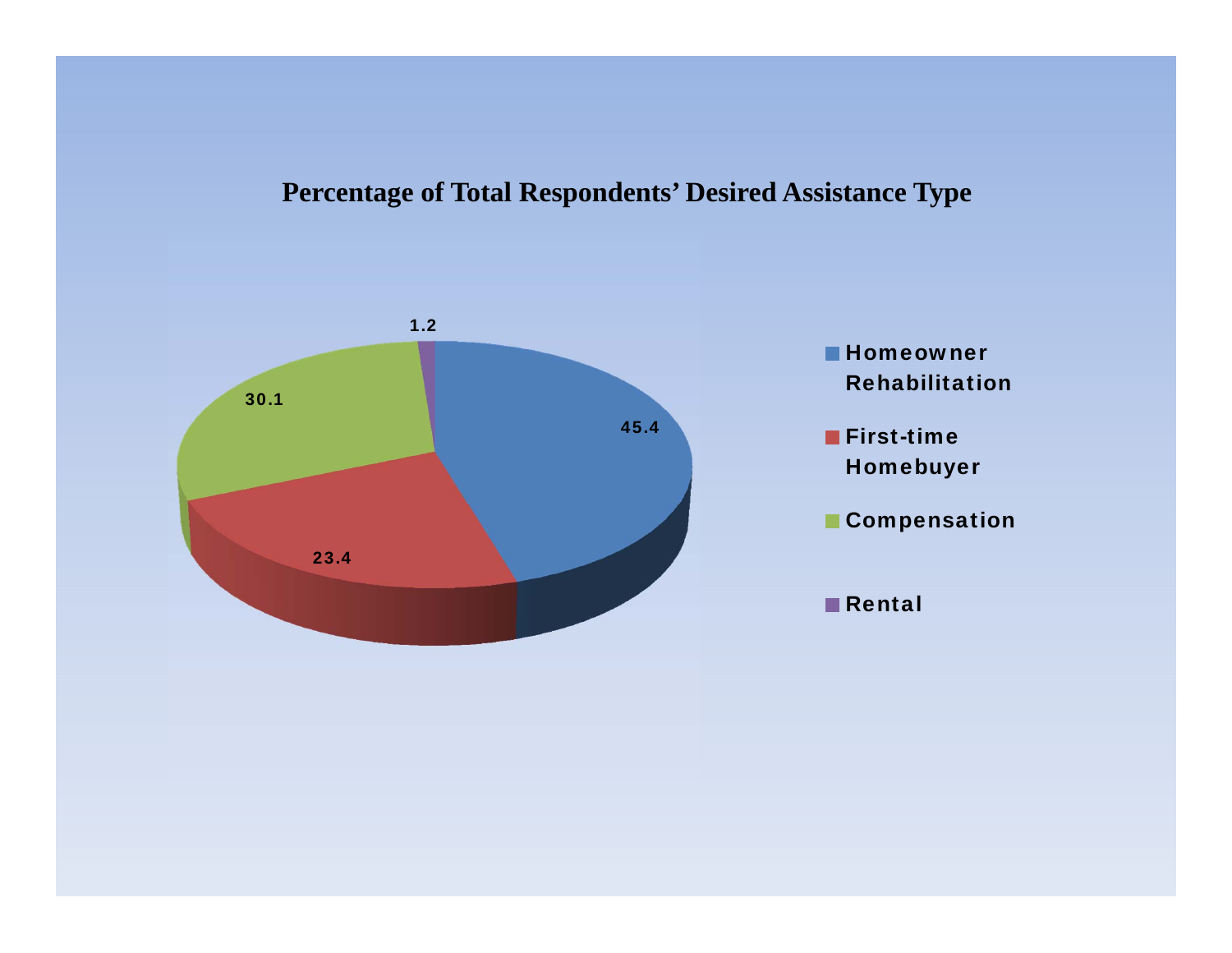## GIS Report

- The report briefly described the capabilities, benefits and costs of GIS
- GIS opportunities for Cameron Parish: greater customer satisfaction, greater efficiency, and quality assurance
- •Questions or comments on first deliverable